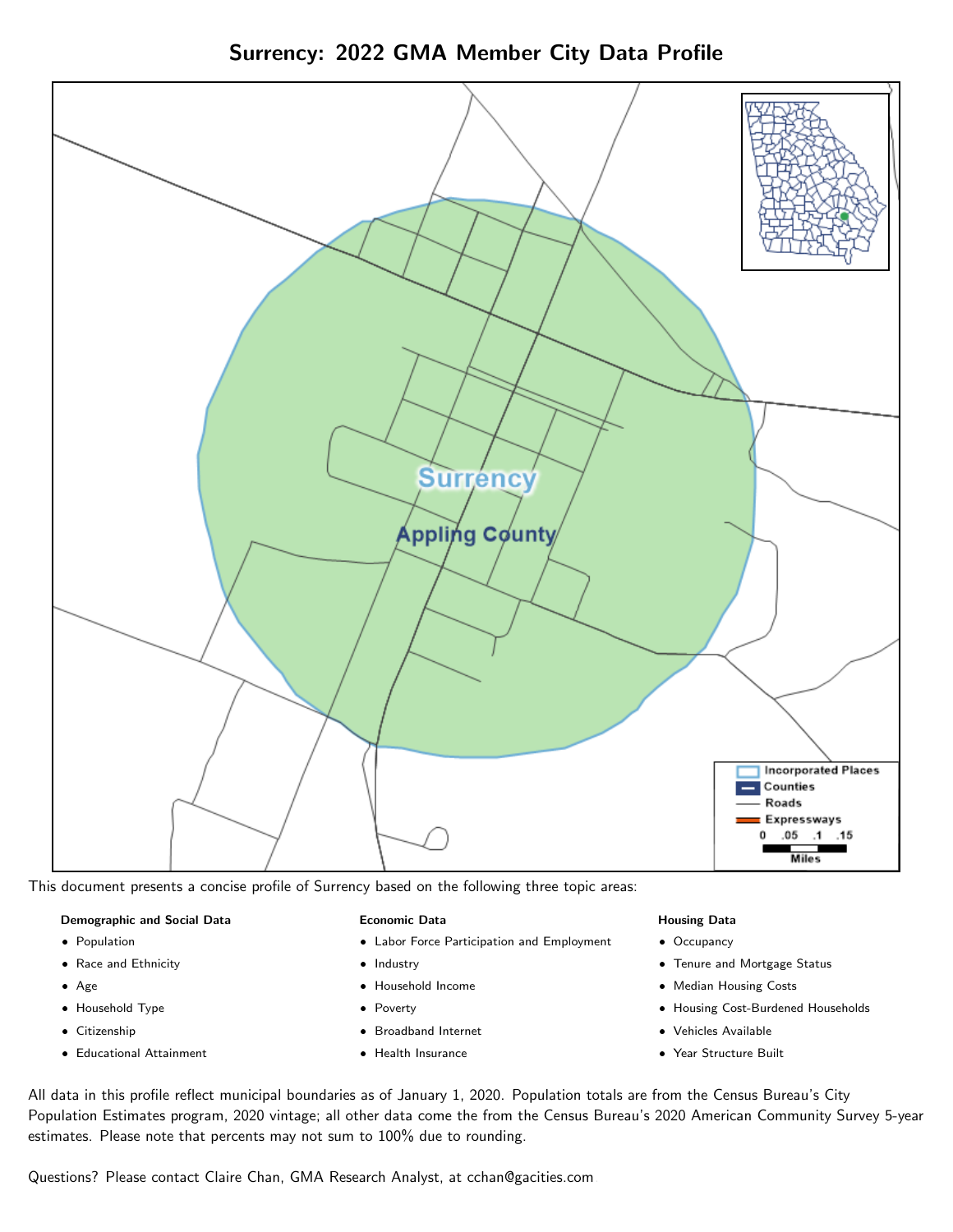# Surrency: Demographic and Social



0% 2% 4% 6% 8% 10% Male **Female** 10% 8% 6% 4% 2% 85 and over 80-84 75-79 70-74 65-69 60-64 55-59 50-54 45-49 40-44 35-39 30-34 25-29 20-24  $15-19$  $10-14$ 5-9 Under 5

### **Citizenship**

Age



Source: American Community Survey, 2020 5-year estimates, table B05002 Source: American Community Survey, 2020 5-year estimates, table B15002

#### Race and Ethnicity



Source: U.S. Census Bureau, City Population Estimates, 2020 vintage Source: American Community Survey, 2020 5-year estimates, table B03002

# Household Type



Source: American Community Survey, 2020 5-year estimates, table B01001 Source: American Community Survey, 2020 5-year estimates, table B11001

#### Educational Attainment



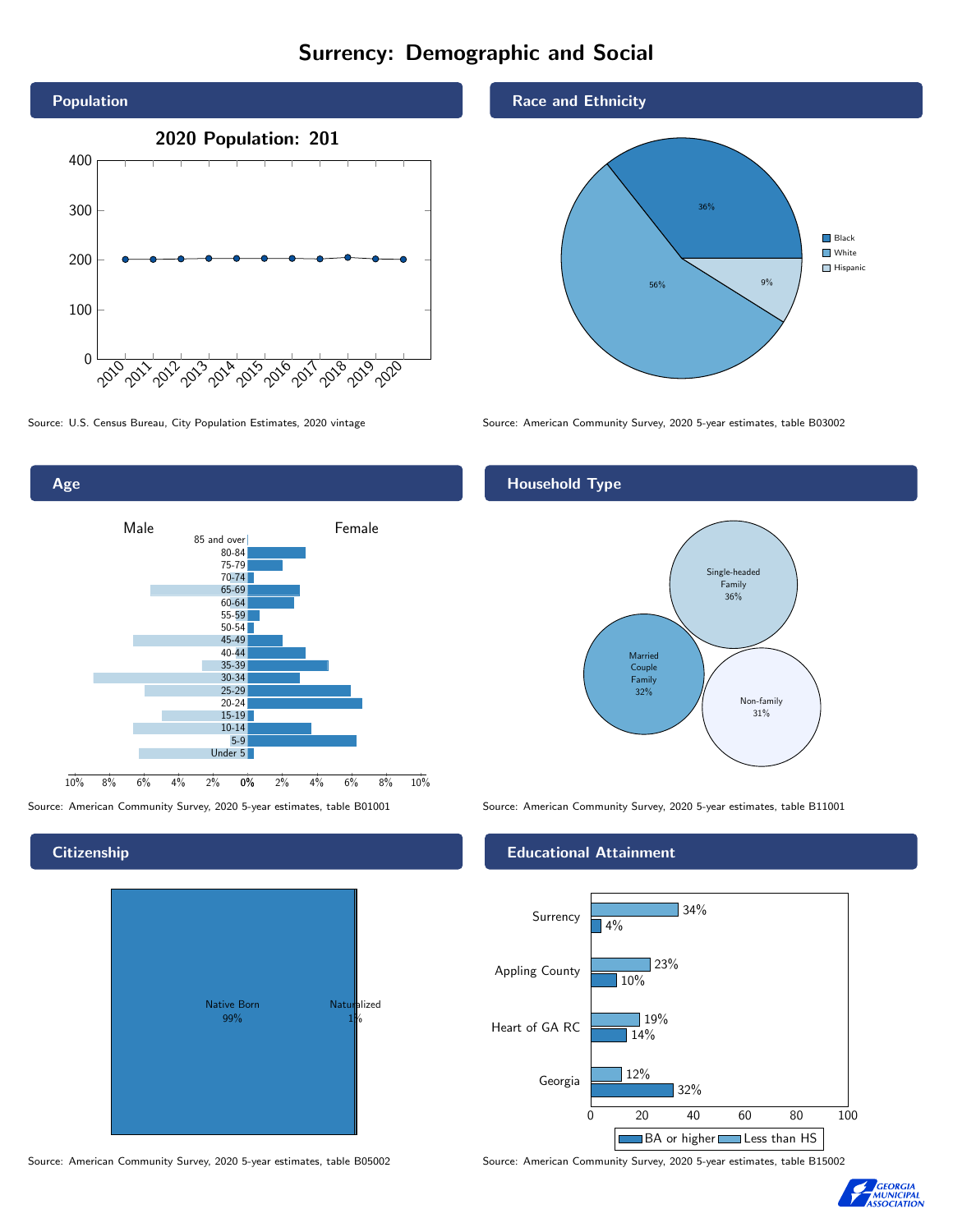# Surrency: Economic



Source: American Community Survey, 2020 5-year estimates, table B23001 Note: Unemployment rate is based upon the civilian labor force.



Source: American Community Survey, 2020 5-year estimates, tables B19013 and B19025 Source: American Community Survey, 2020 5-year estimates, table B17010



## Industry

| Agriculture, forestry, fishing and hunting, and mining      | 3%    |
|-------------------------------------------------------------|-------|
| Construction                                                | 3%    |
| Manufacturing                                               | 21%   |
| <b>Wholesale Trade</b>                                      | $1\%$ |
| Retail Trade                                                | 11%   |
| Transportation and warehousing, and utilities               | 8%    |
| Information                                                 | $0\%$ |
| Finance and insurance, real estate, rental, leasing         | 3%    |
| Professional, scientific, mgt, administrative, waste mgt    | 19%   |
| Educational services, and health care and social assistance | 13%   |
| Arts, entertainment, recreation, accommodation, food        | 9%    |
| service                                                     |       |
| Other services, except public administration                | 6%    |
| Public administration                                       | $2\%$ |

Source: American Community Survey, 2020 5-year estimates, table C24030

#### Poverty



#### Health Insurance



Source: American Community Survey, 2020 5-year estimates, table B28002 Source: American Community Survey, 2020 5-year estimates, table B18135